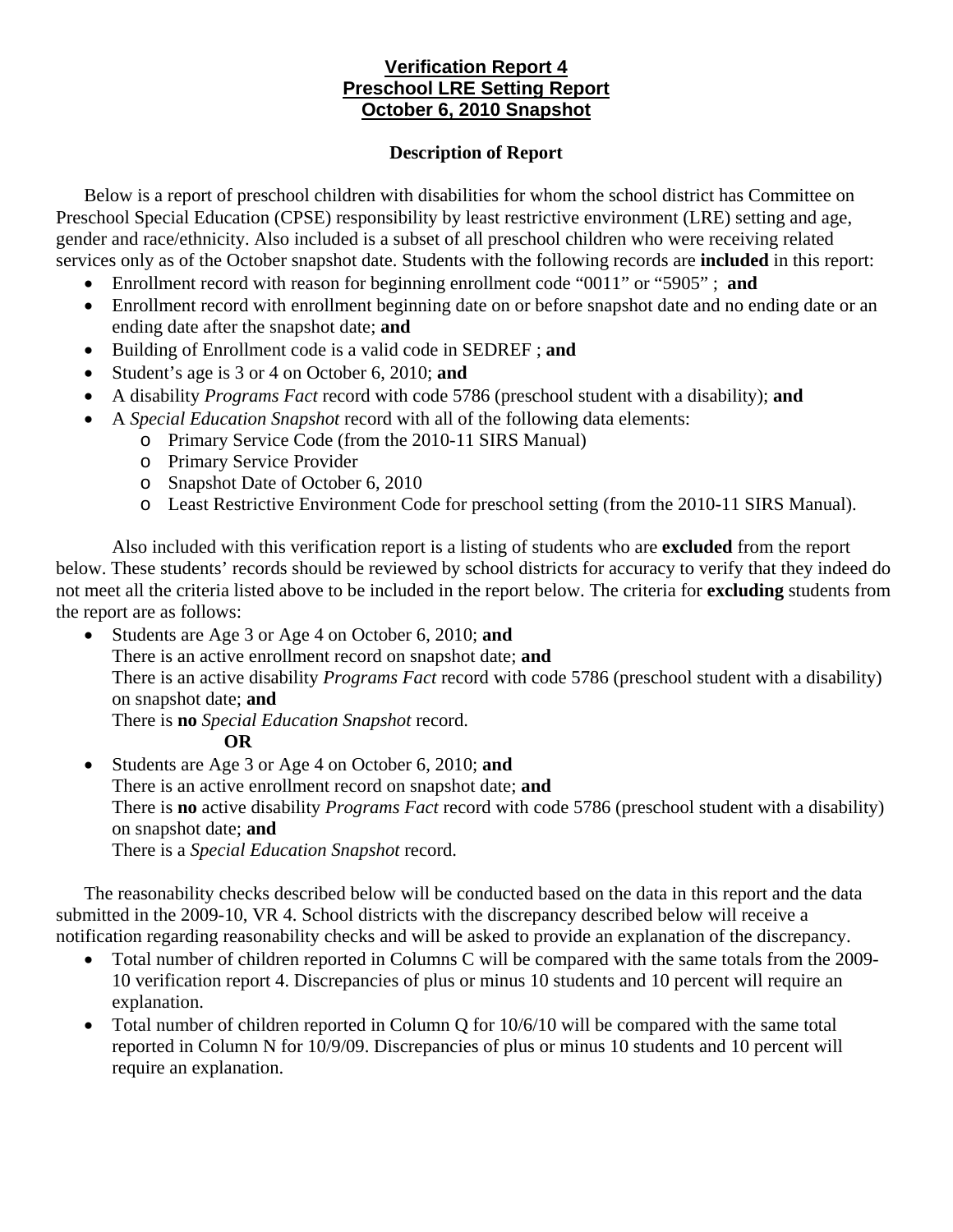## **Verification Report 4 Preschool LRE Setting Report October 6, 2010 Snapshot**

**Directions:** Please review the data below to verify that this report accurately represents the LRE (Codes PS-01---PS-08) for all preschool children with disabilities (aged 3-4) for whom your district has CPSE responsibility and who were receiving special education services on the snapshot date. Also verify that all students' gender and race/ethnicity are accurate. Student's age is as of October 6, 2010. Please verify the number reported below in the Total row of Column N. It represents the subset of preschool children reported as receiving related services only (Primary Service Code = SVC01 in the Special Education Snapshot record). The links below the numbers in each cell provide a list of students that meet the criteria to be included in the report. Also, please review your school district's report of students excluded from this report. **If corrections are needed to this report, please resubmit your district files with the necessary corrections to the Regional Information Center (or the data warehouse for large cities) before the certification due date.**

|                                                                                         |                                                |                                                                                 | $\mathbf A$ | B     | $\mathbf C$                                                       | D                                                                        | $\bf{E}$                        | $\mathbf F$ | G      | H                             |
|-----------------------------------------------------------------------------------------|------------------------------------------------|---------------------------------------------------------------------------------|-------------|-------|-------------------------------------------------------------------|--------------------------------------------------------------------------|---------------------------------|-------------|--------|-------------------------------|
| <b>Educational Environment<sup>1</sup></b>                                              |                                                |                                                                                 | Age 3       | Age 4 | Total # of<br><b>Students</b><br>Ages 3-4<br>(October<br>6, 2010) | Total # of<br><b>Students</b><br><b>Ages 3-4</b><br>(October<br>7, 2009) | <b>Reasonability</b><br>Check * | <b>Male</b> | Female | <b>Total</b><br><b>Gender</b> |
| (1.0)<br><b>Students Attending</b><br><b>Regular Early</b><br>Childhood<br>Program      |                                                | (1.1)<br>In the Regular<br>Early Childhood<br>Program at Least<br>80% of Time.  |             |       |                                                                   |                                                                          |                                 |             |        |                               |
|                                                                                         |                                                | (1.2)<br>In the Regular<br>Early Childhood<br>Program 40% to<br>79% of Time     |             |       |                                                                   |                                                                          |                                 |             |        |                               |
|                                                                                         |                                                | (1.3)<br>In the Regular<br>Early Childhood<br>Program Less<br>than 40% of Time. |             |       |                                                                   |                                                                          |                                 |             |        |                               |
| (2.0)<br><b>Students Not</b><br>Attending<br>a Regular<br>Early<br>Childhood<br>Program | Attending a<br>Special<br>Education<br>Program | (2.1)<br>Separate Class                                                         |             |       |                                                                   |                                                                          |                                 |             |        |                               |
|                                                                                         |                                                | (2.2)<br>Separate School                                                        |             |       |                                                                   |                                                                          |                                 |             |        |                               |
|                                                                                         |                                                | (2.3)<br><b>Residential Facility</b>                                            |             |       |                                                                   |                                                                          |                                 |             |        |                               |
|                                                                                         | Not<br>Attending a                             | (2.4)<br>Home                                                                   |             |       |                                                                   |                                                                          |                                 |             |        |                               |
|                                                                                         | Special<br>Education<br>Program                | (2.5)<br>Service Providers<br>Location                                          |             |       |                                                                   |                                                                          |                                 |             |        |                               |
| $(3.0)$ Total                                                                           |                                                |                                                                                 |             |       |                                                                   |                                                                          |                                 |             |        |                               |

\*Discrepancies of plus or minus 10 students **and** 10 percent between October 6, 2010 and October 7, 2009 data are identified with asterisks in the Reasonability Check column. Each identified discrepancy in the Reasonability Check column will require an explanation after data are certified.